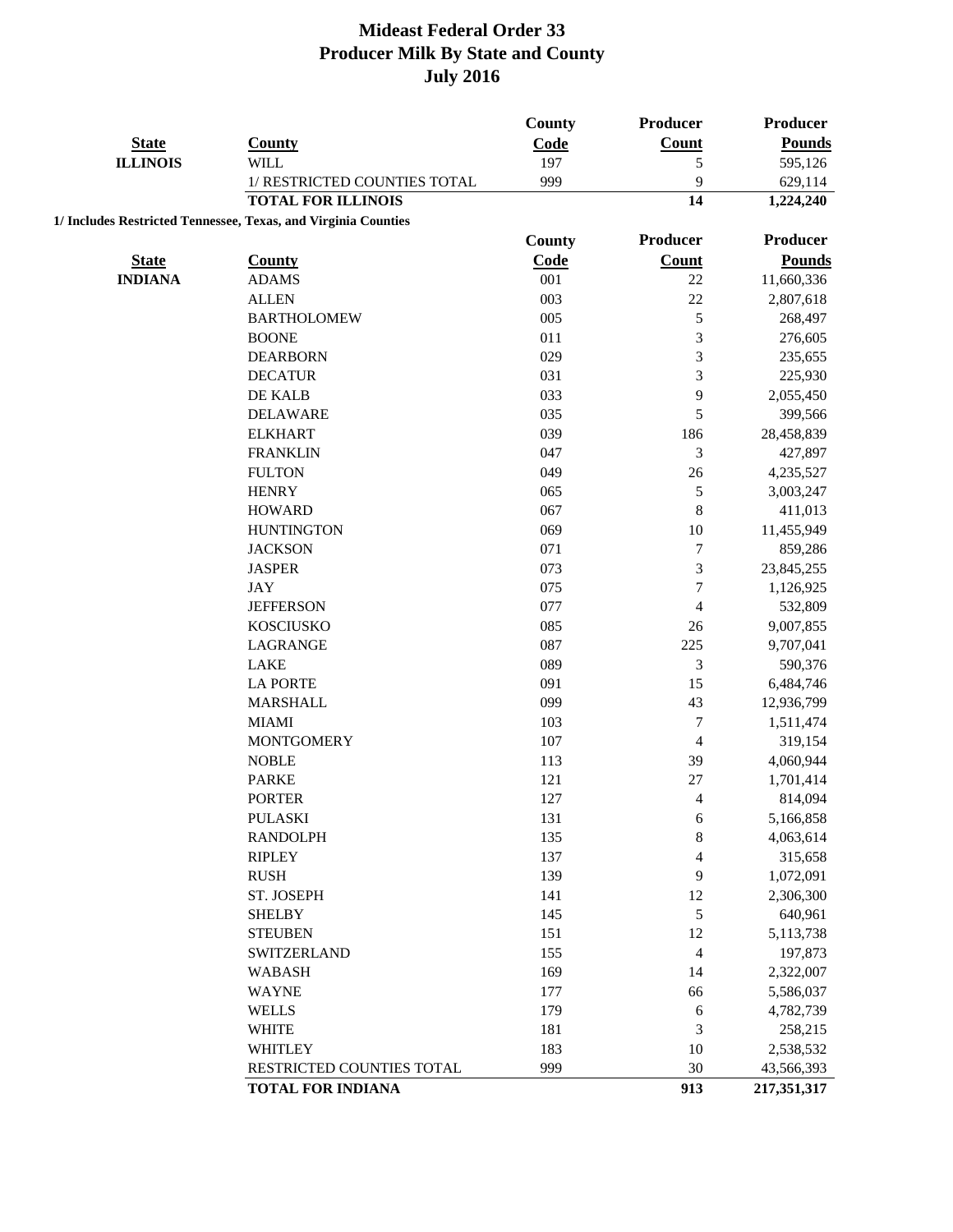|                 |                                                    | <b>County</b> | Producer         | <b>Producer</b> |
|-----------------|----------------------------------------------------|---------------|------------------|-----------------|
| <b>State</b>    | <b>County</b>                                      | Code          | <b>Count</b>     | <b>Pounds</b>   |
| <b>KENTUCKY</b> | <b>CHRISTIAN</b>                                   | 047           | 7                | 147,612         |
|                 | <b>TODD</b>                                        | 219           | $\overline{7}$   | 164,530         |
|                 | RESTRICTED COUNTIES TOTAL                          | 999           | 14               | 489,880         |
|                 | <b>TOTAL FOR KENTUCKY</b>                          |               | 28               | 802,022         |
|                 |                                                    | <b>County</b> | Producer         | Producer        |
| <b>State</b>    | <b>County</b>                                      | Code          | Count            | <b>Pounds</b>   |
| <b>MARYLAND</b> | 2/ GARRETT                                         | 023           | 43               | 3,004,323       |
|                 | 2/ Includes Restricted Counties TOTAL FOR MARYLAND |               | 43               | 3,004,323       |
| <b>State</b>    | <b>County</b>                                      | Code          | <b>Count</b>     | <b>Pounds</b>   |
| <b>MICHIGAN</b> | <b>ALCONA</b>                                      | 001           | 5                | 1,097,112       |
|                 | <b>ALGER</b>                                       | 003           | 3                | 187,712         |
|                 | <b>ALLEGAN</b>                                     | 005           | 67               | 37,660,869      |
|                 | <b>ALPENA</b>                                      | 007           | 32               | 5,001,392       |
|                 | <b>ARENAC</b>                                      | 011           | 22               | 5,143,857       |
|                 | <b>BARAGA</b>                                      | 013           | 3                | 192,073         |
|                 | <b>BARRY</b>                                       | 015           | 30               | 29,227,816      |
|                 | <b>BAY</b>                                         | 017           | $\mathfrak s$    | 1,456,983       |
|                 | <b>BERRIEN</b>                                     | 021           | $\tau$           | 4,364,505       |
|                 | <b>BRANCH</b>                                      | 023           | 19               | 6,991,050       |
|                 | <b>CALHOUN</b>                                     | 025           | 21               | 10,280,062      |
|                 | CASS                                               | 027           | 3                | 921,318         |
|                 | <b>CHARLEVOIX</b>                                  | 029           | $\overline{4}$   | 439,453         |
|                 | <b>CHEBOYGAN</b>                                   | 031           | $\overline{4}$   | 230,441         |
|                 | <b>CHIPPEWA</b>                                    | 033           | $\overline{7}$   | 922,987         |
|                 | <b>CLARE</b>                                       | 035           | 26               | 4,808,587       |
|                 | <b>CLINTON</b>                                     | 037           | 54               | 72,706,491      |
|                 | <b>DELTA</b>                                       | 041           | $\overline{4}$   | 696,087         |
|                 | <b>EATON</b>                                       | 045           | 25               | 2,730,669       |
|                 | <b>GENESEE</b>                                     | 049           | $\boldsymbol{7}$ | 1,987,466       |
|                 | <b>GLADWIN</b>                                     | 051           | $\tau$           | 827,743         |
|                 | <b>GRAND TRAVERSE</b>                              | 055           | 3                | 177,843         |
|                 | <b>GRATIOT</b>                                     | 057           | 35               | 72,242,649      |
|                 | <b>HILLSDALE</b>                                   | 059           | 29               | 9,766,179       |
|                 | <b>HURON</b>                                       | 063           | 69               | 82,929,346      |
|                 | <b>INGHAM</b>                                      | 065           | 23               | 8,988,213       |
|                 | <b>IONIA</b>                                       | 067           | 47               | 37,243,635      |
|                 | <b>IOSCO</b>                                       | 069           | 13               | 2,900,128       |
|                 | <b>ISABELLA</b>                                    | 073           | 42               | 18,085,296      |
|                 | <b>JACKSON</b>                                     | 075           | 16               | 7,317,194       |
|                 | <b>KALAMAZOO</b>                                   | 077           | $\boldsymbol{7}$ | 13,459,928      |
|                 | <b>KENT</b>                                        | 081           | 32               | 14,746,416      |
|                 | <b>LAPEER</b>                                      | 087           | 29               | 3,726,898       |
|                 | LEELANAU                                           | 089           | $\overline{4}$   | 281,127         |
|                 | <b>LENAWEE</b>                                     | 091           | $26\,$           | 37,639,552      |
|                 | <b>LIVINGSTON</b>                                  | 093           | 10               | 4,553,655       |
|                 | <b>MACOMB</b>                                      | 099           | 6                | 335,126         |
|                 | <b>MARQUETTE</b>                                   | 103           | $\mathfrak{Z}$   | 258,755         |
|                 | <b>MASON</b>                                       | 105           | 15               | 5,023,486       |
|                 | <b>MECOSTA</b>                                     | 107           | 21               | 5,183,262       |
|                 | <b>MENOMINEE</b>                                   | 109           | 14               | 413,144         |
|                 | <b>MIDLAND</b>                                     | 111           | 3                | 468,306         |
|                 | <b>MISSAUKEE</b>                                   | 113           | 45               | 44,914,434      |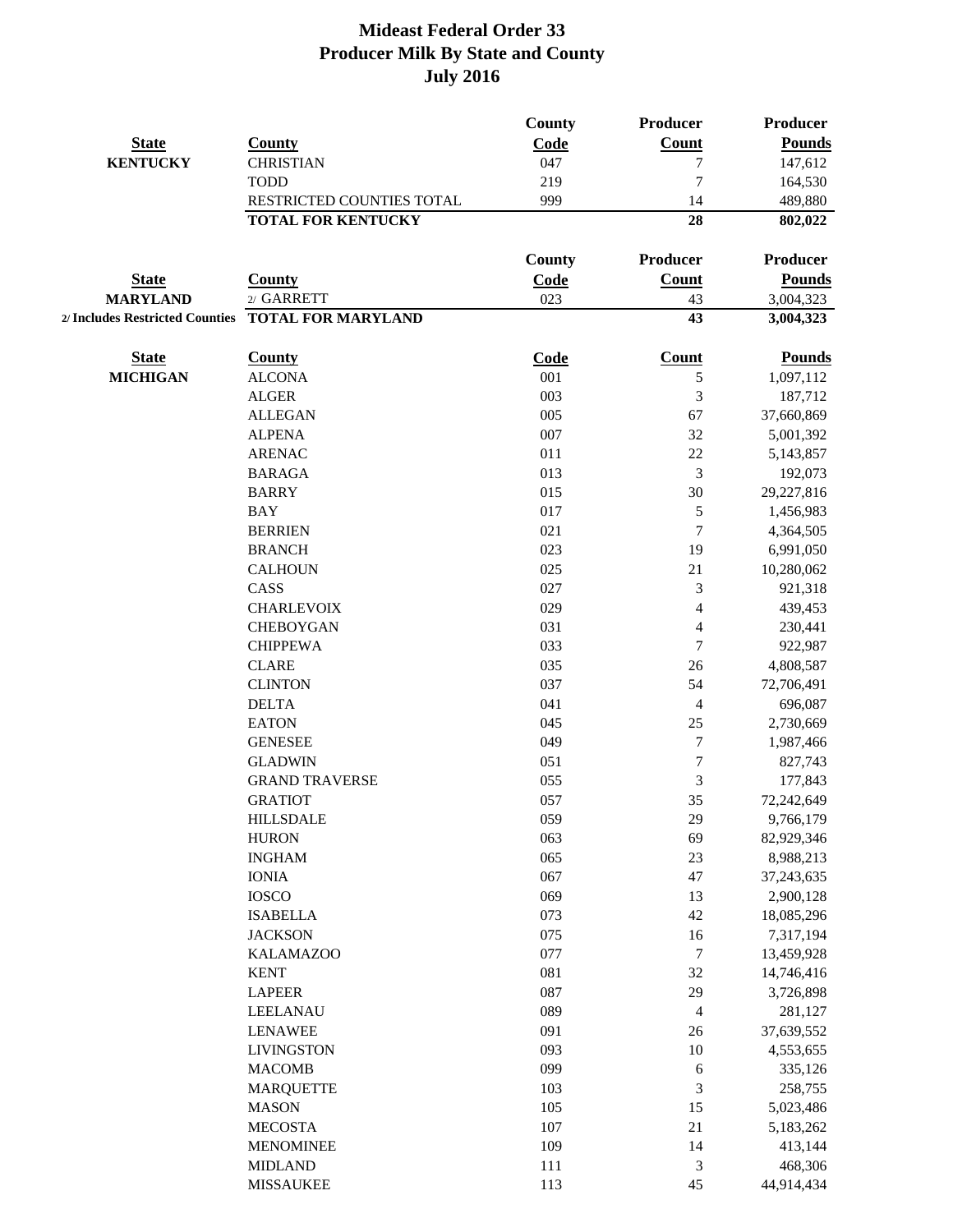|                  |                                                        | County        | Producer        | <b>Producer</b>          |
|------------------|--------------------------------------------------------|---------------|-----------------|--------------------------|
| <b>State</b>     | <b>County</b>                                          | Code          | Count           | <b>Pounds</b>            |
| <b>MICHIGAN</b>  | <b>MONROE</b>                                          | 115           | $\overline{4}$  | 682,450                  |
|                  | <b>MONTCALM</b>                                        | 117           | 51              | 19,239,109               |
|                  | <b>MONTMORENCY</b>                                     | 119           | 7               | 1,051,014                |
|                  | <b>MUSKEGON</b>                                        | 121           | 15              | 17,575,838               |
|                  | <b>NEWAYGO</b>                                         | 123           | 49              | 19,021,585               |
|                  | <b>OCEANA</b>                                          | 127           | $\overline{7}$  | 978,877                  |
|                  | <b>OGEMAW</b>                                          | 129           | 41              | 10,887,844               |
|                  | <b>OSCEOLA</b>                                         | 133           | 39              | 16,561,721               |
|                  | <b>OSCODA</b>                                          | 135           | 10              | 757,513                  |
|                  | <b>OTTAWA</b>                                          | 139           | 60              | 64,546,393               |
|                  | PRESQUE ISLE                                           | 141           | 9               | 589,882                  |
|                  | <b>SAGINAW</b>                                         | 145           | 16              | 5,614,624                |
|                  | <b>ST. CLAIR</b>                                       | 147           | 11              | 2,239,844                |
|                  | <b>ST. JOSEPH</b>                                      | 149           | 25              | 7,758,292                |
|                  | <b>SANILAC</b>                                         | 151           | 99              | 57,257,401               |
|                  | <b>SHIAWASSEE</b>                                      | 155           | 18              | 5,618,901                |
|                  | <b>TUSCOLA</b>                                         | 157           | 40              | 28,585,894               |
|                  | VAN BUREN                                              | 159           | 11              | 6,396,635                |
|                  | <b>WASHTENAW</b>                                       | 161           | 19              | 3,988,557                |
|                  | <b>WEXFORD</b>                                         | 165           | 12              | 1,224,925                |
|                  | RESTRICTED COUNTIES TOTAL                              | 999           | 13              | 2,281,259                |
|                  | <b>TOTAL FOR MICHIGAN</b>                              |               | 1,403           | 831, 387, 803            |
|                  |                                                        | County        | <b>Producer</b> | Producer                 |
| <b>State</b>     | <b>County</b>                                          | Code          | Count           | <b>Pounds</b>            |
| <b>MINNESOTA</b> | <b>OTTER TAIL</b>                                      | 111           | 6               | 298,517                  |
|                  | <b>STEARNS</b>                                         | 145           | 6               | 337,721                  |
|                  | <b>TODD</b>                                            | 153           | 12              | 90,540                   |
|                  | RESTRICTED COUNTIES TOTAL                              | 999           | $\overline{2}$  | 93,824                   |
|                  | <b>TOTAL FOR MINNESOTA</b>                             |               | 26              | 820,602                  |
|                  |                                                        | <b>County</b> | <b>Producer</b> | <b>Producer</b>          |
|                  | County                                                 |               | Count           |                          |
| <b>State</b>     |                                                        | Code          | 57              | <b>Pounds</b>            |
| <b>NEW YORK</b>  | CATTARAUGUS                                            | 009           |                 | 18,031,318               |
|                  | <b>CHAUTAUQUA</b>                                      | 013<br>029    | 122             | 29,610,959               |
|                  | <b>ERIE</b>                                            |               | $11\,$          | 3,434,193                |
|                  | <b>GENESEE</b>                                         | 037           | $\,$ 8 $\,$     | 12,400,869               |
|                  | <b>LIVINGSTON</b>                                      | 051           | 11              | 12,604,756               |
|                  | <b>WYOMING</b>                                         | 121           | 19              | 26,390,761               |
|                  | RESTRICTED COUNTIES TOTAL<br><b>TOTAL FOR NEW YORK</b> | 999           | $\,8\,$<br>236  | 5,278,324<br>107,751,180 |
|                  |                                                        |               |                 |                          |
|                  |                                                        |               | Producer        | <b>Producer</b>          |
| <b>State</b>     | <b>County</b>                                          | Code          | Count           | <b>Pounds</b>            |
| <b>OHIO</b>      | <b>ADAMS</b>                                           | 001           | 19              | 1,257,959                |
|                  | <b>ALLEN</b>                                           | 003           | 4               | 903,325                  |
|                  | <b>ASHLAND</b>                                         | 005           | 53              | 15,341,570               |
|                  | <b>ASHTABULA</b>                                       | 007           | 30              | 6,472,803                |
|                  | <b>ATHENS</b>                                          | 009           | 8               | 482,879                  |
|                  | <b>AUGLAIZE</b>                                        | 011           | 42              | 7,194,399                |
|                  | <b>BELMONT</b>                                         | 013           | 11              | 930,116                  |
|                  | <b>BROWN</b>                                           | 015           | $\,8\,$         | 654,483                  |
|                  | <b>BUTLER</b>                                          | 017           | 3               | 59,925                   |
|                  | CARROLL                                                | 019           | 30              | 2,793,308                |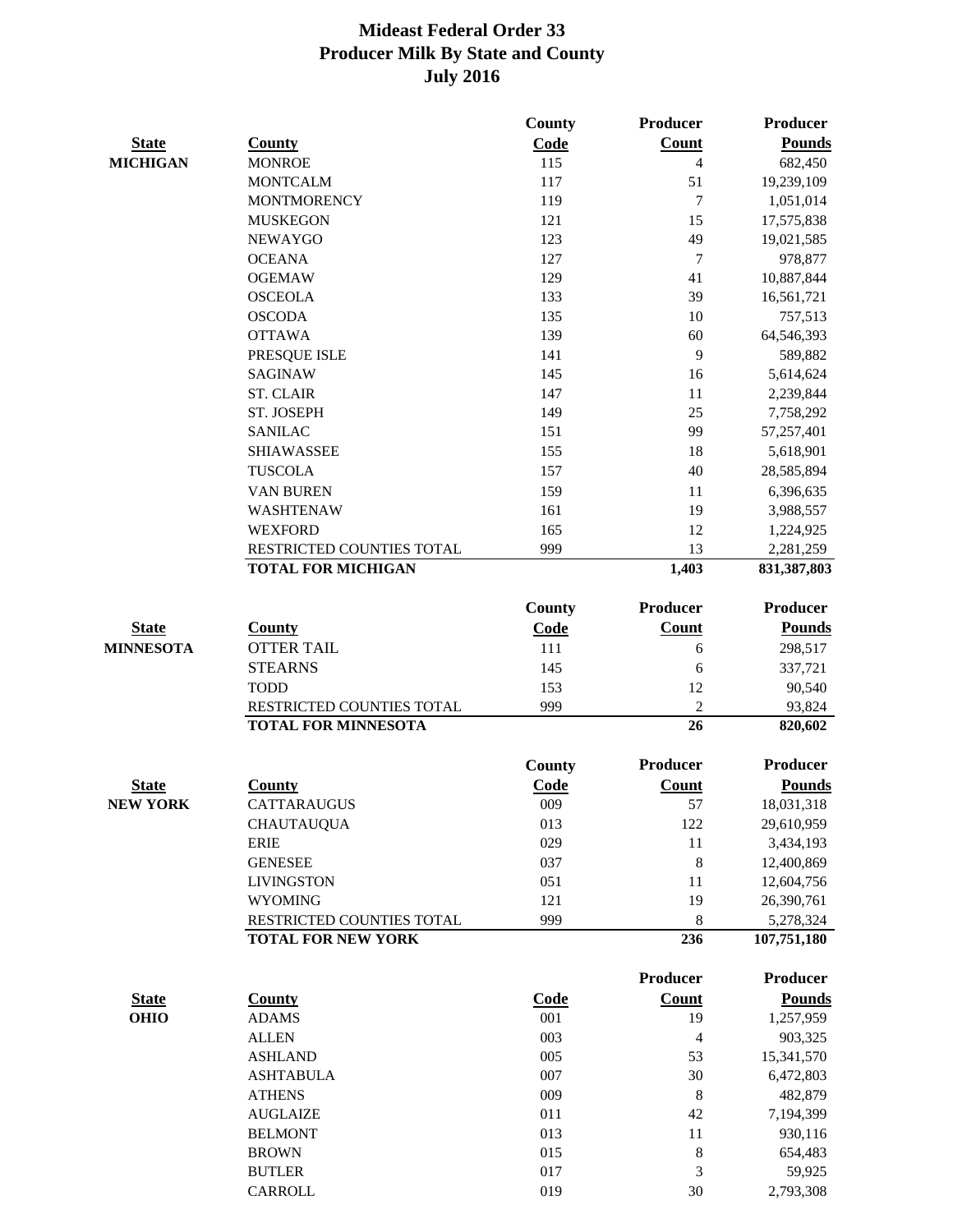**Producer Producer** 

| <b>State</b> | County            | Code | <b>Count</b>   | Pounds     |
|--------------|-------------------|------|----------------|------------|
| OHIO         | <b>CHAMPAIGN</b>  | 021  | 12             | 1,232,534  |
|              | <b>CLARK</b>      | 023  | 4              | 7,435,272  |
|              | <b>CLINTON</b>    | 027  | 6              | 527,061    |
|              | <b>COLUMBIANA</b> | 029  | $77 \,$        | 14,564,362 |
|              | COSHOCTON         | 031  | 25             | 2,575,452  |
|              | <b>CRAWFORD</b>   | 033  | $\,8\,$        | 3,245,324  |
|              | <b>DARKE</b>      | 037  | 41             | 10,890,523 |
|              | <b>DEFIANCE</b>   | 039  | 10             | 9,063,180  |
|              | <b>DELAWARE</b>   | 041  | $\overline{4}$ | 335,922    |
|              | <b>FAIRFIELD</b>  | 045  | 10             | 584,877    |
|              | <b>FAYETTE</b>    | 047  | 5              | 854,146    |
|              | <b>FULTON</b>     | 051  | 11             | 5,243,092  |
|              | <b>GALLIA</b>     | 053  | $\tau$         | 403,620    |
|              | <b>GEAUGA</b>     | 055  | 54             | 4,485,892  |
|              | <b>GREENE</b>     | 057  | 4              | 1,154,724  |
|              | <b>GUERNSEY</b>   | 059  | 5              | 522,430    |
|              | <b>HANCOCK</b>    | 063  | 3              | 1,489,521  |
|              | <b>HARDIN</b>     | 065  | 9              | 10,083,052 |
|              | <b>HARRISON</b>   | 067  | 6              | 470,076    |
|              | <b>HENRY</b>      | 069  | 8              | 4,117,651  |
|              | <b>HIGHLAND</b>   | 071  | 34             | 2,912,128  |
|              | <b>HOLMES</b>     | 075  | 176            | 15,932,850 |
|              | <b>HURON</b>      | 077  | 49             | 6,564,863  |
|              | <b>JACKSON</b>    | 079  | 5              | 135,224    |
|              | <b>JEFFERSON</b>  | 081  | 7              | 738,336    |
|              | <b>KNOX</b>       | 083  | 32             | 9,753,169  |
|              | <b>LICKING</b>    | 089  | 12             | 4,977,206  |
|              | <b>LOGAN</b>      | 091  | 26             | 4,814,954  |
|              | <b>LORAIN</b>     | 093  | $17\,$         | 1,871,119  |
|              | <b>MADISON</b>    | 097  | 12             | 18,917,861 |
|              | <b>MAHONING</b>   | 099  | 30             | 6,456,348  |
|              | <b>MARION</b>     | 101  | $\overline{4}$ | 7,141,248  |
|              | <b>MEDINA</b>     | 103  | 22             | 4,148,648  |
|              | <b>MEIGS</b>      | 105  | $\overline{7}$ | 625,838    |
|              | <b>MERCER</b>     | 107  | 97             | 29,708,126 |
|              | MIAMI             | 109  | 10             | 1,277,400  |
|              | <b>MONROE</b>     | 111  | 10             | 696,739    |
|              | <b>MONTGOMERY</b> | 113  | 3              | 304,855    |
|              | <b>MORGAN</b>     | 115  | 7              | 1,747,682  |
|              | <b>MORROW</b>     | 117  | $10\,$         | 2,661,099  |
|              | <b>MUSKINGUM</b>  | 119  | 13             | 1,269,092  |
|              | <b>PAULDING</b>   | 125  | 9              | 20,758,061 |
|              | <b>PERRY</b>      | 127  | 3              | 403,373    |
|              | <b>PICKAWAY</b>   | 129  | 8              | 3,527,245  |
|              | <b>PIKE</b>       | 131  | 10             | 551,768    |
|              | <b>PORTAGE</b>    | 133  | 12             | 3,187,841  |
|              | <b>PREBLE</b>     | 135  | 10             | 1,192,554  |
|              | <b>PUTNAM</b>     | 137  | 13             | 8,164,837  |
|              | <b>RICHLAND</b>   | 139  | 111            | 12,290,632 |
|              |                   |      |                |            |

ROSS 141 9 541,285 SANDUSKY 143 9 866,925 SCIOTO 145 3 284,061 SENECA 147 3 902,914 SHELBY 149 43 9,063,424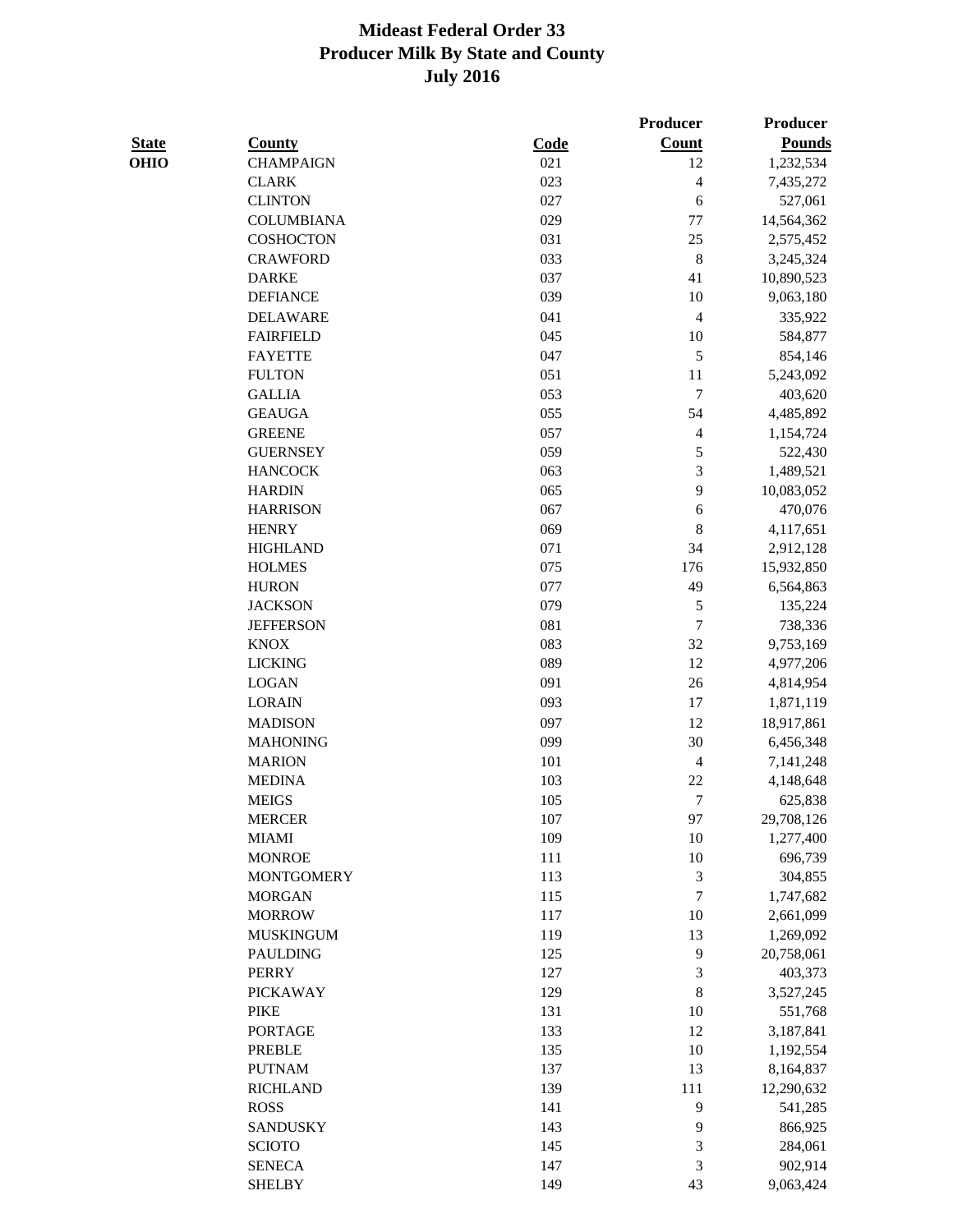|                      |                                           | County     | Producer     | Producer              |
|----------------------|-------------------------------------------|------------|--------------|-----------------------|
| <b>State</b>         | <b>County</b>                             | Code       | Count        | <b>Pounds</b>         |
| <b>OHIO</b>          | <b>STARK</b>                              | 151        | 72           | 16,025,779            |
|                      | TRUMBULL                                  | 155        | 29           | 4,512,705             |
|                      | TUSCARAWAS                                | 157        | 143          | 12,461,001            |
|                      | <b>UNION</b>                              | 159        | 8            | 1,010,946             |
|                      | <b>VAN WERT</b>                           | 161        | 7            | 7,118,399             |
|                      | <b>WASHINGTON</b>                         | 167        | 18           | 2,974,147             |
|                      | <b>WAYNE</b>                              | 169        | 232          | 59,204,944            |
|                      | <b>WILLIAMS</b>                           | 171        | 3            | 9,457,083             |
|                      | <b>WOOD</b>                               | 173        | 6            | 9,118,730             |
|                      | <b>WYANDOT</b>                            | 175        | 7            | 746,297               |
|                      | RESTRICTED COUNTIES TOTAL                 | 999        | 13           | 1,393,351             |
|                      | <b>TOTAL FOR OHIO</b>                     |            | 1,881        | 423,782,565           |
|                      |                                           | County     | Producer     | Producer              |
| <b>State</b>         | <b>County</b>                             | Code       | <b>Count</b> | <b>Pounds</b>         |
| <b>PENNSYLVANIA</b>  | <b>ARMSTRONG</b>                          | 005        | 25           | 3,085,965             |
|                      | <b>BEAVER</b>                             | 007        | 24           | 1,774,471             |
|                      | <b>BRADFORD</b>                           | 015        | 19           | 2,067,613             |
|                      | <b>BUTLER</b>                             | 019        | 30           | 3,949,741             |
|                      | <b>CAMBRIA</b>                            | 021        | $\,$ 8 $\,$  | 1,633,065             |
|                      | <b>CENTRE</b>                             | 027        | $\,$ 8 $\,$  | 307,256               |
|                      | <b>CLARION</b>                            | 031        | 25           | 3,003,322             |
|                      | <b>CLEARFIELD</b>                         | 033        | $\,8\,$      | 777,801               |
|                      | <b>CLINTON</b>                            | 035        | 13           | 1,957,198             |
|                      | <b>CRAWFORD</b>                           | 039        | 121          | 20,006,933            |
|                      | <b>ELK</b>                                | 047        | $\,8\,$      | 594,229               |
|                      | <b>ERIE</b>                               | 049        | 60           | 5,492,012             |
|                      | <b>FAYETTE</b>                            | 051        | 23           | 2,650,515             |
|                      | <b>FOREST</b>                             | 053        | 3            | 183,989               |
|                      | <b>HUNTINGDON</b>                         | 059        | 5            | 7,017,315             |
|                      | <b>INDIANA</b>                            | 063        | 51           | 7,989,088             |
|                      | <b>JEFFERSON</b>                          | 065        | $27\,$       | 2,449,994             |
|                      | <b>LAWRENCE</b>                           | 073        | 33           | 6,419,668             |
|                      | <b>MERCER</b>                             | 085        | 68           | 8,177,274             |
|                      | <b>SOMERSET</b>                           | 111        |              | 4,159,339             |
|                      | <b>SULLIVAN</b>                           | 113        | 66<br>7      | 147,051               |
|                      | <b>TIOGA</b>                              | 117        | 4            | 23,241                |
|                      | <b>VENANGO</b>                            | 121        |              | 902,666               |
|                      |                                           |            | 6            |                       |
|                      | <b>WARREN</b>                             | 123        | 32           | 2,065,330             |
|                      | <b>WASHINGTON</b>                         | 125        | 23           | 2,703,113             |
|                      | WESTMORELAND<br>RESTRICTED COUNTIES TOTAL | 129<br>999 | 38<br>9      | 5,935,015             |
|                      | TOTAL FOR PENNSYLVANIA                    |            | 744          | 736,670<br>96,209,874 |
|                      |                                           | County     | Producer     | <b>Producer</b>       |
| <b>State</b>         | <b>County</b>                             | Code       | <b>Count</b> | <b>Pounds</b>         |
| <b>WEST VIRGINIA</b> | <b>BROOKE</b>                             | 009        |              |                       |
|                      |                                           |            | 3            | 130,732               |
|                      | <b>JACKSON</b>                            | 035        | 4            | 489,433               |
|                      | <b>MASON</b>                              | 053        | 10           | 795,859               |
|                      | OHIO                                      | 069        | 5            | 219,657               |
|                      | <b>PRESTON</b>                            | 077        | 5            | 723,013               |

RESTRICTED COUNTIES TOTAL 999 12 557,589 **TOTAL FOR WEST VIRGINIA 39** 2,916,283